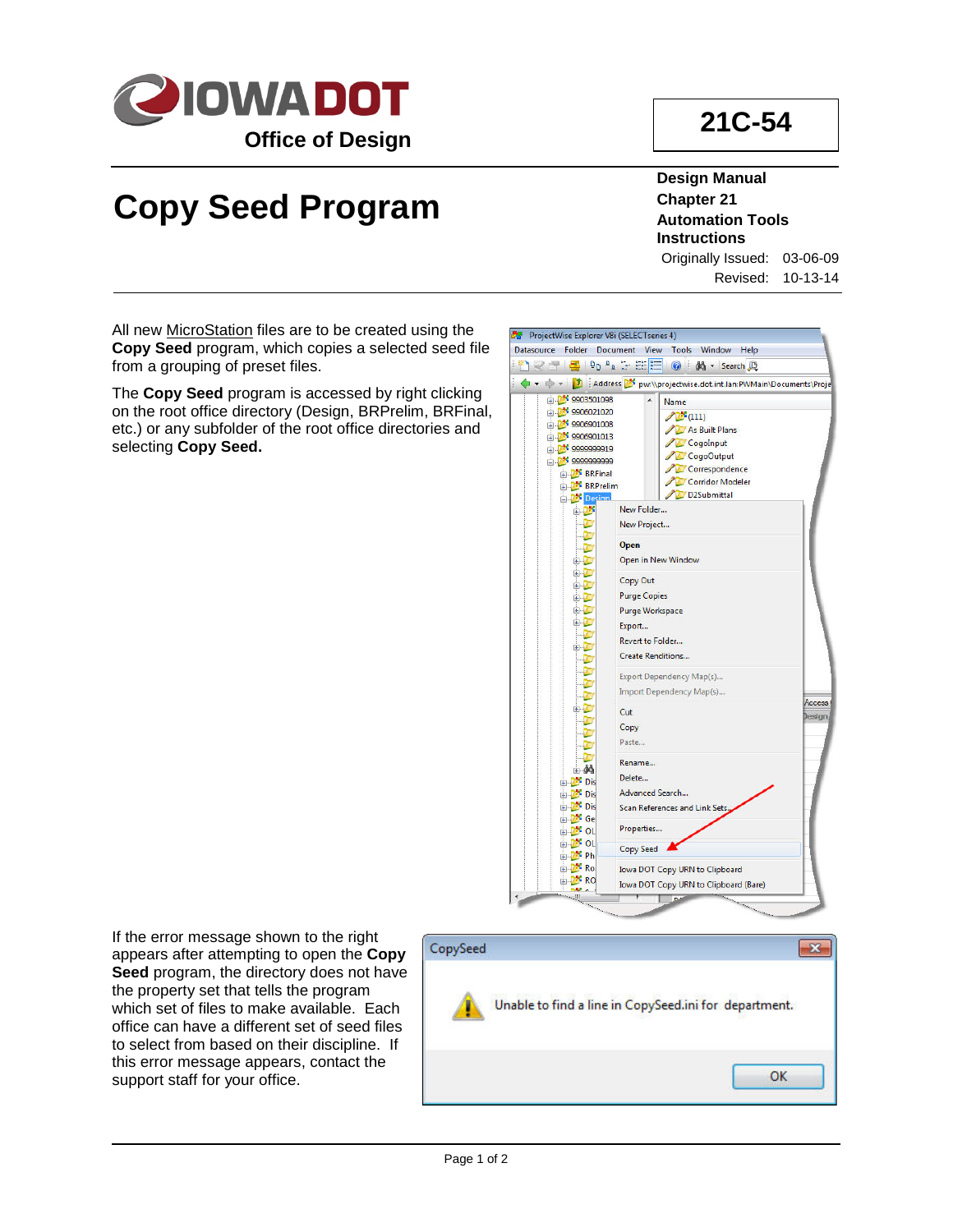If the program executes properly, the following dialog shown below will be produced.

| Copy Seed v .08              |                                                        |                           |                                                                         |          | $\mathbf{x}$ |
|------------------------------|--------------------------------------------------------|---------------------------|-------------------------------------------------------------------------|----------|--------------|
| File Suffix:                 |                                                        |                           | Name of file to create (CCRRRPPP) :<br>C=County, R=Route, P=Parenthesis | 99999111 |              |
|                              | Location of file to create: Projects\9999999999\Design |                           |                                                                         |          |              |
| Choose file type:            | Cross Section Sheet (*W, X, Y, or Z01.SHT)             |                           |                                                                         |          | Create File  |
| Extension of file to create: | sht                                                    | Scale of file to create : | 140<br>280<br>560                                                       |          | Exit         |
|                              |                                                        |                           | 1400<br>2800                                                            |          |              |

In the **Copy Seed** program, follow these steps to create a new file from the seeds.

- 1. Select the type of file to be created from the drop-down selection list.
- 2. Type in the desired name of the file.
- 3. The program will add the default file suffix to certain types of seed files. This can be changed or deleted if desired.
- 4. If creating a cross section sheet file, select the scale of the seed file to copy. For most seed files, this option will be grayed out.
- 5. *Click* **Create File** button to create the file in the directory.

If the document was successful, the dialog on the right will appear indicating you were successful in creating a new file. *Click* **OK** to dismiss the dialog.

If you are finished creating files, *Click* on **Exit** button on the Copy Seed program dialog to exit the program.